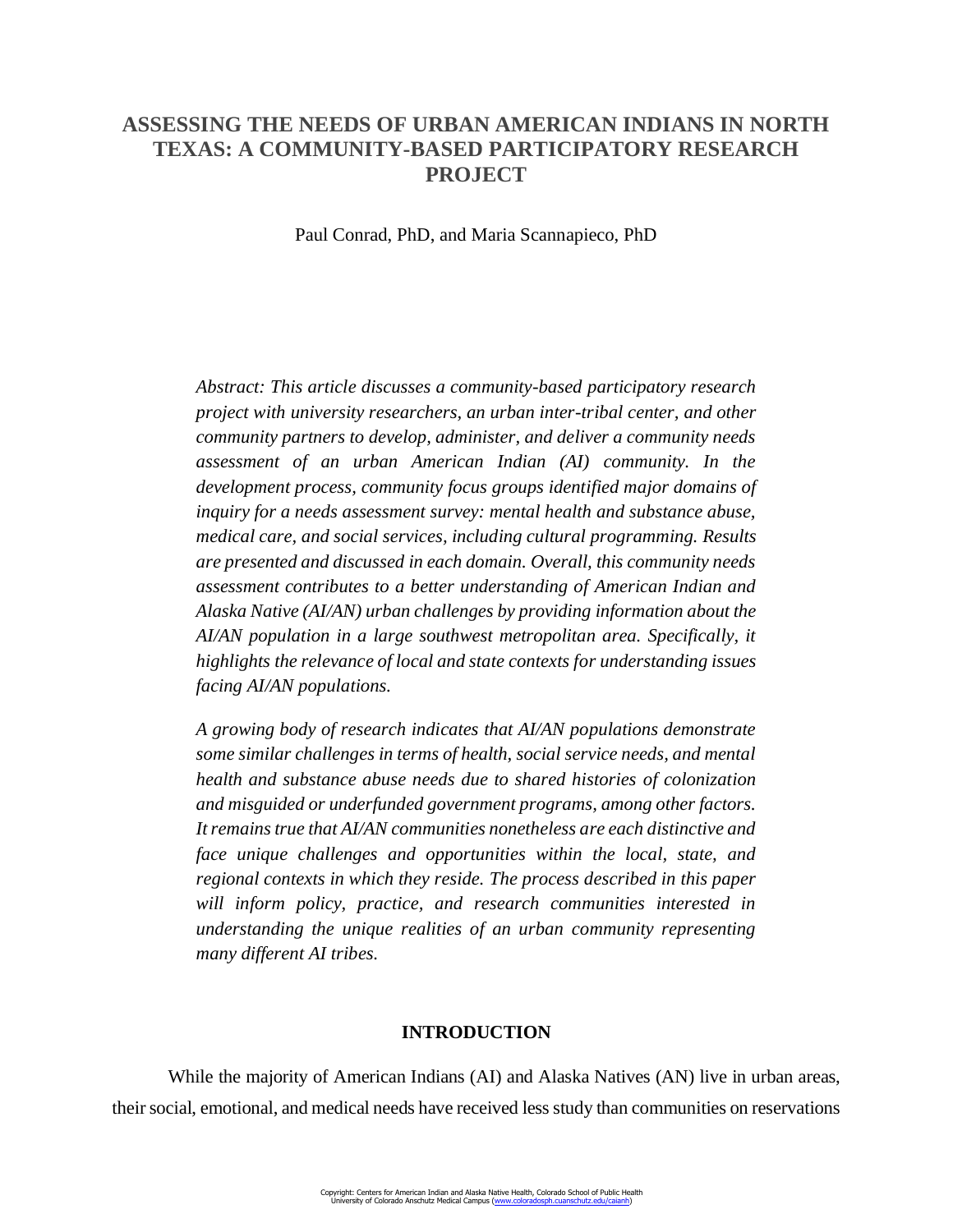or tribal lands. High poverty, unemployment, and physical and mental health disparities are well documented for the AI/AN population at large and urban AI/AN communities more specifically (Trombino, 2005). Home to more than 75,000 AI/ANs, the urban southwest metropolitan area described in this paper shares similarities with other large metro areas with significant AI/AN populations (Norris et al., 2012; UITCT, 2017). While census data combines AI/AN populations, the community in North Texas primarily identifies as AI and as members of specific AI tribal nations. Urban AI/ANs in this area—as in other places—are impacted by the long-term consequences of historical trauma due to loss of tribal lands and identity, suppression of cultural and spiritual beliefs, boarding schools, and relocation programs in the 1950s and 1960s (Fixico, 1986). These consequences include loss of cultural connectedness and a subsequent impact on overall health, education, employment, child welfare, and engagement with the criminal justice system. This is evidenced by high rates of violence, substance abuse, unresolved grief and loss, depression, and suicide (Brave Heart & Debruyn, 1998; Evans-Campbell, 2008).

While the U.S. government provides health care to members of federally recognized tribes through the Indian Health Service (IHS), resources continue to be focused mostly on reservationbased tribal nations. Moreover, the IHS reports that current congressional appropriations only meet 60% of the health needs of the AI/AN population (IHS, n.d.a). In addition, only 1% of the IHS budget is allocated for Urban Indian Health programs, with the IHS estimating that urban programs are funded at only 22% of need (Office of Urban Indian Health Programs, n.d.a). The problem of limited care providers and underfunding is exacerbated in a state like Texas, which has one of the largest uninsured populations more generally, in part due to state policies such as not participating in Medicaid expansion (Buettgens et al., 2018). A key purpose of this study was to gauge the needs of AI/ANs in North Texas based on community members' perceptions as well as the observations of people familiar with the community, such as care providers. Awareness of such needs can inform policy, practice, and research communities about the unique issues facing urban AI/AN communities.

# **Community Organization**

Historically, urban AI/ANs have worked to address the needs of their communities by forming urban intertribal centers, churches, Powwows, and student organizations (Britten, 2017). The roots of the Urban Inter-Tribal Center of Texas (UITCT), the key partner for researchers in this study, reflect this broader history. While the Dallas-Fort Worth area was originally the territory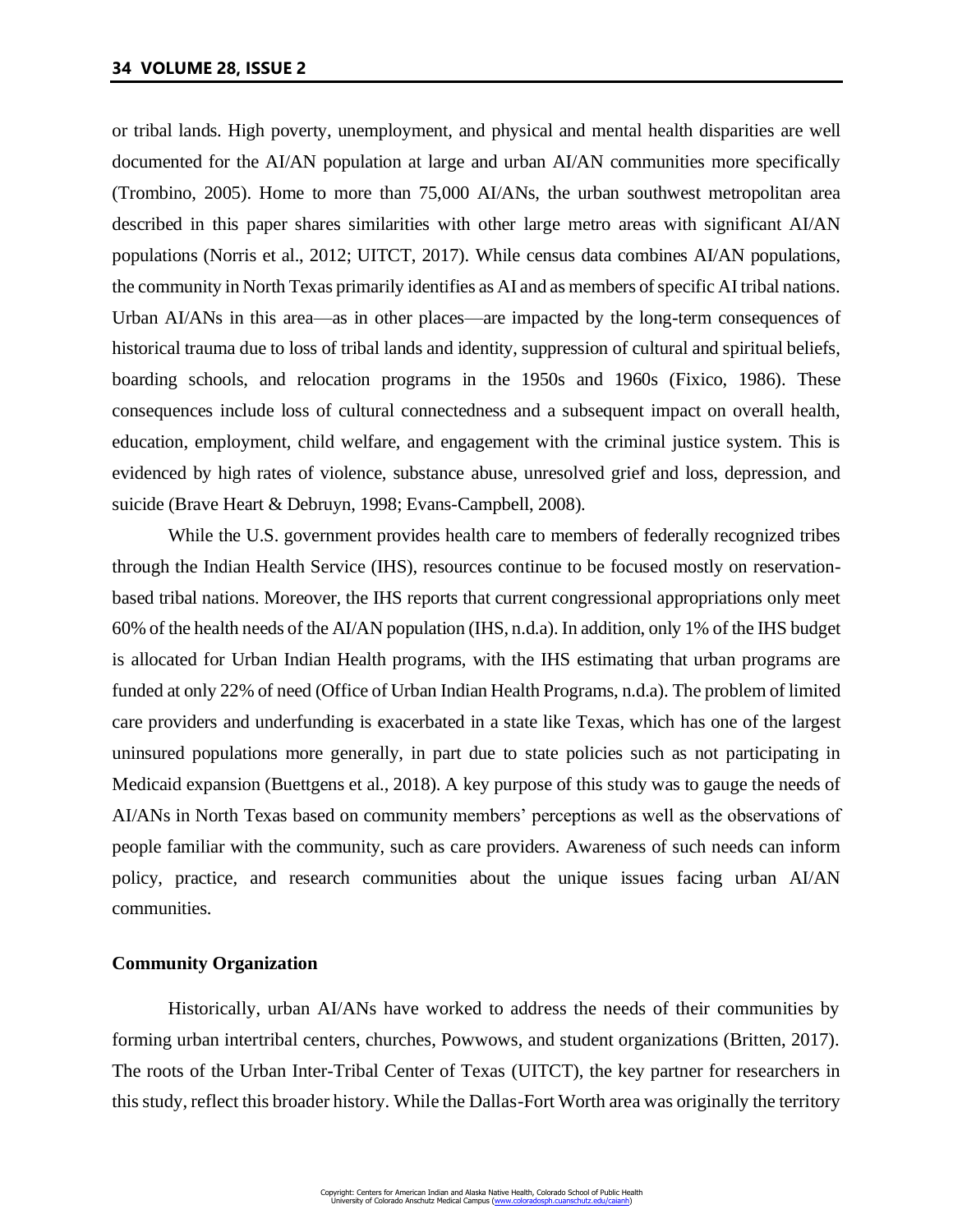of multiple Indigenous groups, including Comanche, Wichita, and Caddoan peoples, by the latenineteenth century, few remained after years of war and displacement to tribal lands in Indian territory, later Oklahoma (Smith, 2006). It was not until the U.S. government implemented a new relocation program in the 1950s and 1960s that the AI population of North Texas grew significantly; by 1970, more than 20,000 AIs from more than 90 different tribes moved off tribal lands and into the Dallas area (UITCT, 2017). Officially, this program sought to lure AI people off tribal lands to cities with promises of employment and opportunity. In practice, people often reported arriving in cities like Dallas to face isolation and discrimination (Fixico, 1986; Britten, 2017).

The UITCT opened in 1971 to meet the needs of the growing AI/AN population (UITCT, 2017). In the present day, the UITCT is a key community organization that provides health care services to clients representing 174 federally recognized tribes. However, the UITCT has limited resources to provide health and social services to the community. Data limitations have impeded it from obtaining funding to expand services or to fully assess the social and cultural needs and interests that may exist. In fact, staff were not aware of any other needs assessments having ever been conducted.

Currently, the UITCT primary care clinic has an active user population of 4,956 who had a total of 26,297 visits in 2018. Most clients live in the Dallas/Fort Worth Metroplex: Dallas (53.2%), Fort Worth (16.4%), and surrounding suburban counties (10.5%). Three and a half percent of the patients are veterans. While clients are members of many different tribes, the following table (Table 1) represents the top ten tribes whose members make up 77.3% of the clients utilizing UITCT services.

| THUGS MEDICSCHIEM                |       |
|----------------------------------|-------|
| <b>Tribe</b>                     | %     |
| Choctaw Nation, OK               | 29%   |
| Cherokee Nation, OK              | 14.5% |
| Muscogee (Creek) Nation, OK      | 6.7%  |
| Chickasaw Nation, OK             | 6.5%  |
| Navajo Tribe, AZ, NM, and UT     | 5.6%  |
| Comanche Indian Tribe, OK        | 4.3%  |
| Mississippi Band Choctaw Indians | 3.3%  |
| Seminole Nation, OK              | 2.2%  |
| Kiowa Indian Tribe, OK           | 1.9%  |
| Citizen Potawatomi Nation, OK    | 1.7%  |

| Table 1                   |
|---------------------------|
| <b>Tribes Represented</b> |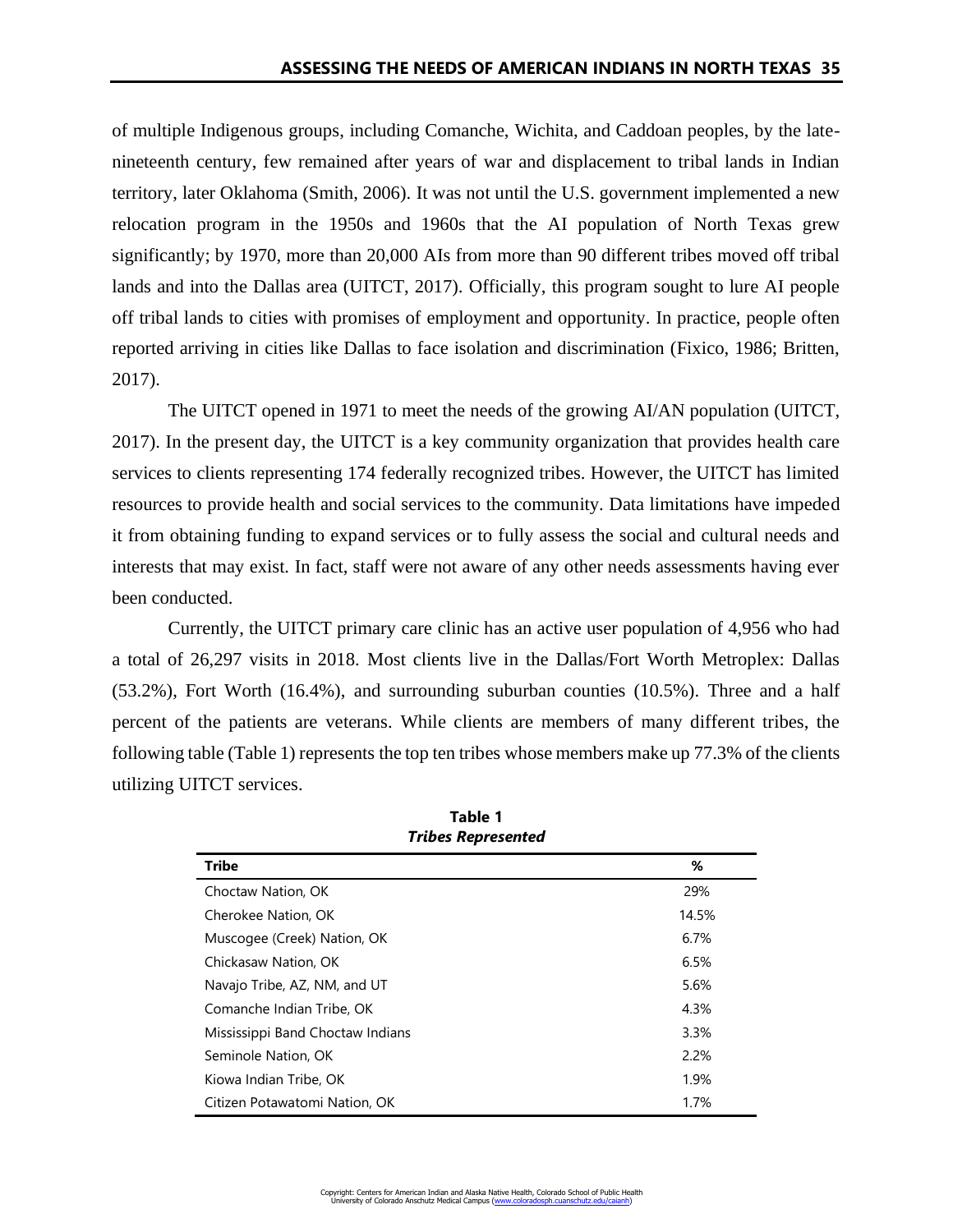Compared to some metropolitan areas with significant AI/AN populations, this North Texas metropolitan area is further characterized by limited access to health and social services, such as government-funded Indian health facilities. Because UITCT is the only Urban Indian Health Program (UIHP) clinic in the entire state, people travel long-distances from across the state to receive care. Moreover, because the services of this clinic are limited, many people also travel back to tribal communities in Oklahoma and elsewhere to see specialists or to avoid long wait times (Office of Urban Indian Health Programs, n.d.b).

### **RESEARCH METHODS**

The researchers received University of Texas at Arlington institutional review board and human subject review approval for all stages of the project. Researchers employed a communitybased participatory research design. The key principles of participatory evaluation include the direct, strategic, and inclusive involvement of stakeholder groups and the ongoing communication and use of evaluation results to guide decision making and change. With an eye towards capacity building and solution focused principles, community members were actively sought to fill data collection, analysis, and interpretation roles. This empowers the individuals and communities being studied and provides a catalyst for community-defined change.

The participatory evaluation involved a partnership between the University of Texas at Arlington evaluation team and AI community partners. Initially, key community stakeholders were engaged to discuss possibilities for projects examining the issue of AI/AN health and medicine broadly conceived. The idea for a needs assessment project came from these groups' discussions as it was not believed that an assessment had ever been conducted, and UITCT believed that the resulting data could be useful to their work. At that stage, additional university researchers with relevant expertise were brought into the project.

The participatory evaluation approach continued to be utilized going forward, including: 1) engaging stakeholders in instrument development; 2) obtaining perspectives from all relevant stakeholders; 3) providing translation and interpretation as necessary; 4) using and refining methods that consider cultural sensitivities or preferences; and 5) ensuring communication and research materials are appropriate and accessible to the range of ages represented. Participatory evaluation is also a critical approach recommended for use with AI communities (Yuan et al., 2014).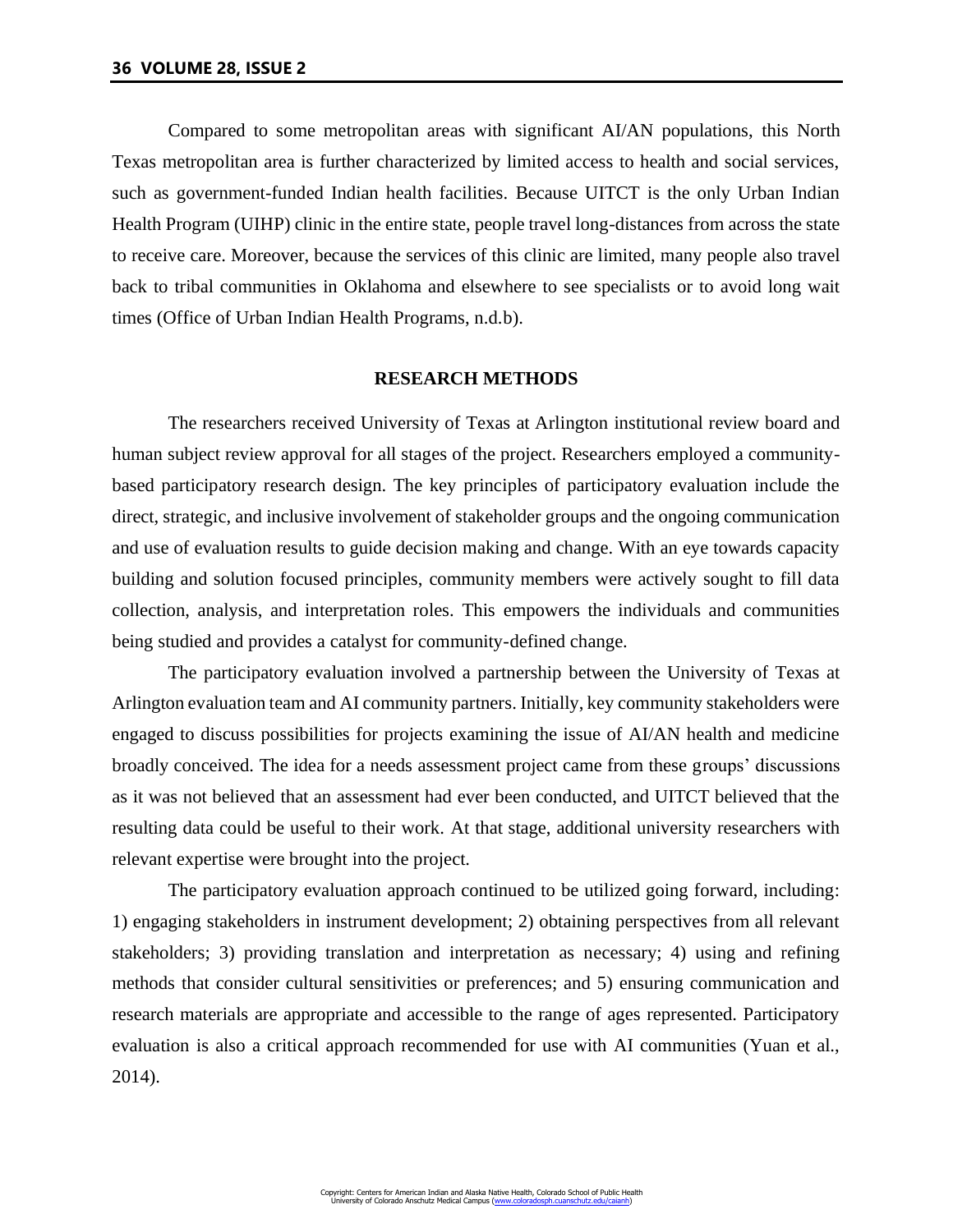During the first phase of the design (October and November 2016), we conducted focus groups, teamed with a community member, to understand the domains of concern the community wanted to explore. Three focus groups were conducted at various times and days to accommodate participants' availability. Participants were recruited via flyers at UITCT and through snowball sampling. Each participant had to be a client of the Center or affiliated with it as an employee or community member. All the focus groups were held at UITCT and included a discussion of the purpose, and each participant signed an informed consent. Participants received a \$10 stipend for their participation.

Focus group sessions ranged in participant size from 11 to 17 and lasted between 60 and 90 minutes. In total, 31 women and 10 men participated. Each session began with an open-ended question about the perceived needs of AIs living in North Texas: What general areas of needs are there for American Indians living in North Texas? Follow-up questions probed topics of concern raised by participants. At each session, similar concerns were voiced. Substance abuse treatment and mental health services were discussed in all the focus groups. The need for AI-specific programing for children and youth was another common area, including cultural education within public schools and more awareness among school counselors of scholarships for AI students. Notably, diabetes care did not emerge as a specific topic of concern in the focus groups, perhaps owing to this being an existing focus of care at UITCT. Many social service needs were discussed, such as housing, employment, and financial assistance of all kinds. The relatively limited services offered at UITCT and the need to travel to tribal nations in Oklahoma to receive specialized care also emerged as a concern.

Phase two involved the development of the needs assessment measurement tool (December 2016 and January 2017). The evaluation team, which included tribal members and UITCT staff, evaluated the focus group findings. In particular, we analyzed themes across each of the three focus group sessions to determine the domains of needs expressed by participants. The needs assessment was informed in this process. Key areas of need were mental health and substance abuse, cultural programming and education, access to specialized health care and health insurance, and social service needs such as food, clothing, and childcare. A search of the literature for other needs assessments done in urban AI communities also informed the development of the measurement items by confirming that no major categories of need identified in previous studies had been overlooked. Twenty-three areas of need were identified through the focus groups and ranged from mental health/substance abuse treatment to affordable housing and employment (see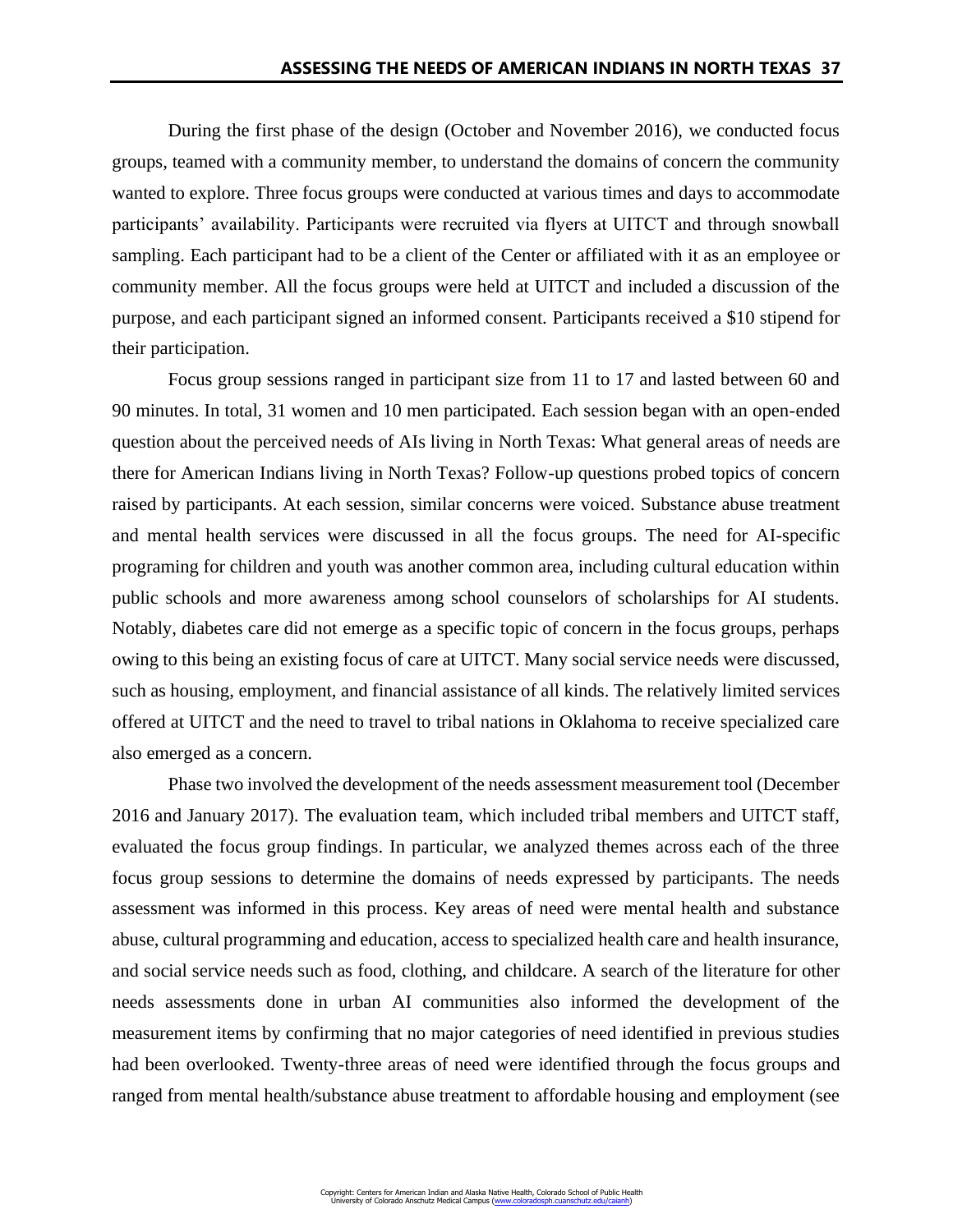Appendix). A few examples are Mental Health Services for Youth, Sober Living Alternative Housing for Youth, AI/AN-Specific Domestic Violence Counseling, and Availability to AI/AN Cultural Events. Additionally, there were 14 items asking about the respondents themselves (e.g., age, education, income), such as: *Are you enrolled in a federally recognized tribe?, What is your tribal affiliation?,* and *Do you have health insurance?*

During this second phase, we also conducted a pilot administration of the measurement to ensure validity of the needs assessment survey tool. The survey was found to be sound, and we did not have to make any adjustments.

The third phase of the research (February-May 2017) involved administering the survey, which included an informed consent. Participants were asked to rate identified areas of needs on a scale from 1 to 4 (4 = *critical need*,  $3 =$  *moderate need*,  $2 =$  *low need*,  $1 =$  *not a need*). The survey was administered through multiple means to ensure the community was well represented. Recruitment occurred via social media, flyers at the UITCT, at community events, and through snowball sampling. Survey administration included web-based survey, paper surveys, and, when necessary, face-to-face administration if there were language or reading limitations. Surveys were collected at the UITCT clinic, and the evaluation team also participated in several community outreach events in order to reach the community, such as Powwows, American Indian Heritage Day, and Agency events. The original sample  $(N = 382)$  included non-AI/AN respondents ( $n =$ 110) who were self-identified spouses or care providers knowledgeable of AI/AN needs. AI/AN respondents (*n* = 272) consisted of clients of UITCT (who must be enrolled members of federally recognized tribes) and self-identified members of the urban AI community. Phase four (June 2017- December 2018) included analysis of the needs assessment and dissemination of the results to the organization and the community through sponsored face-to-face presentations of the findings. Based on reviewer feedback, we subsequently removed the non-AI/AN respondents from the sample. While our community partner, UITCT, had found it useful to understand non-AI/AN perceptions of AI/AN needs, the primary contribution of this study is in terms of the perceived needs of the AI/AN community itself.

#### **NEEDS ASSESSMENT RESULTS**

The majority of AI/AN respondents identified as female (66.8%). The mean age of respondents was 47 years of age. Most participants had some college or had completed college (71%). The majority of the sample had an income under \$35,000 (56.8%), with a significant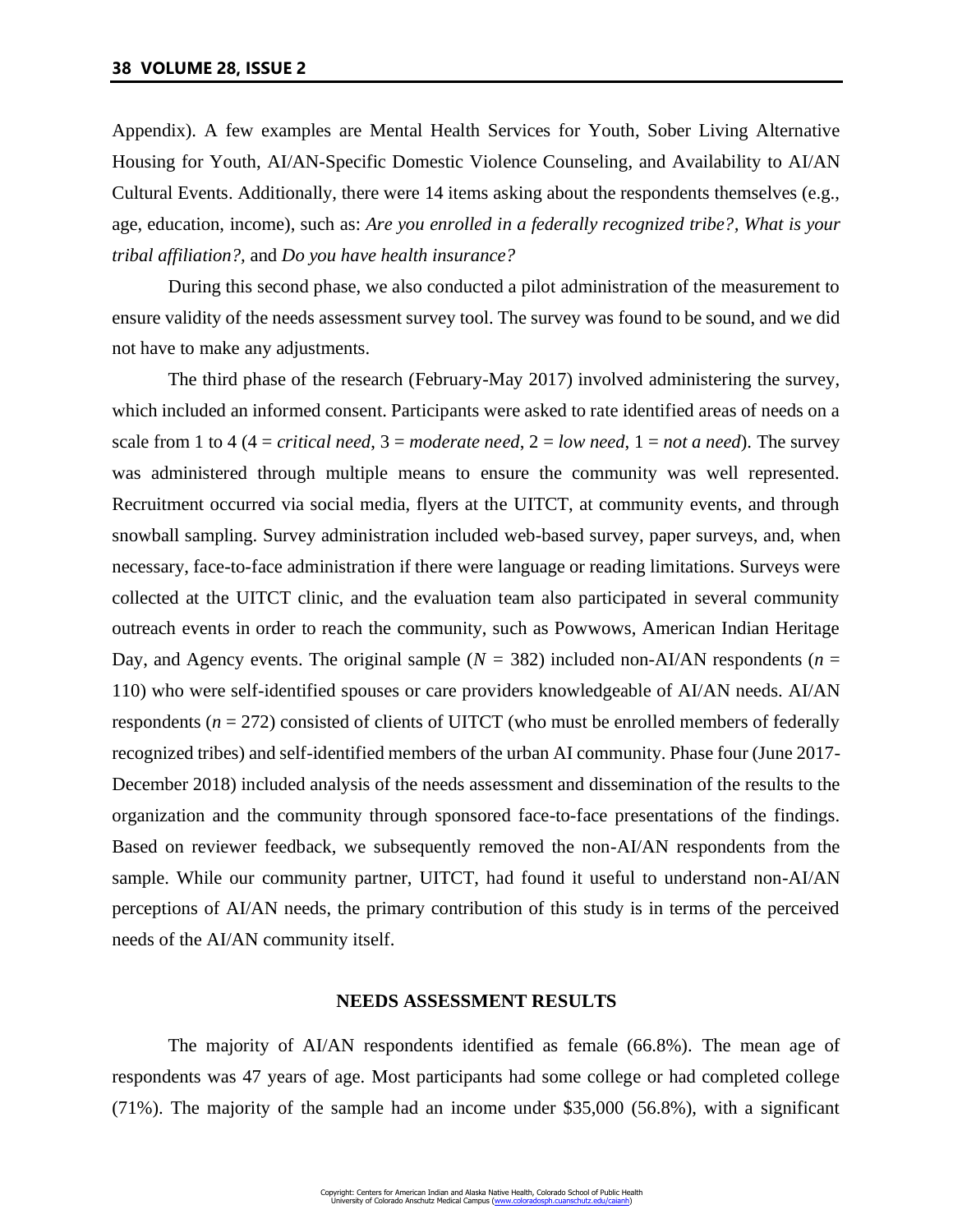percent under \$15,000 (23.6%). Most of the respondents had part-time or full-time employment (64.7%).

| Table 2<br><b>Demographic Information</b> |                  |      |        |       |       |         |  |
|-------------------------------------------|------------------|------|--------|-------|-------|---------|--|
|                                           | $\boldsymbol{N}$ | f(n) | %      | M     | SD    | Min/Max |  |
| Age                                       | 268              |      |        | 47.39 | 14.24 | 19/92   |  |
| Gender                                    | 270              |      |        |       |       |         |  |
| Male                                      |                  | 85   | 31.50% |       |       |         |  |
| Female                                    |                  | 185  | 68.50% |       |       |         |  |
| <b>Education</b>                          | 266              |      |        |       |       |         |  |
| Neither high school diploma, nor GED (1)  |                  | 16   | 6.00%  |       |       |         |  |
| GED (2)                                   |                  | 19   | 7.10%  |       |       |         |  |
| High school diploma (3)                   |                  | 42   | 15.80% |       |       |         |  |
| Some college/Associate degree (4)         |                  | 120  | 45.10% |       |       |         |  |
| College degree or higher (5)              |                  | 69   | 25.90% |       |       |         |  |
| Income                                    | 259              |      |        |       |       |         |  |
| $$0 - 14,999$                             |                  | 61   | 23.60% |       |       |         |  |
| \$15,000 - 34,999                         |                  | 86   | 33.20% |       |       |         |  |
| \$35,000 and above                        |                  | 112  | 43.20% |       |       |         |  |
| <b>Employment Status</b>                  | 261              |      |        |       |       |         |  |
| Employed FT 35+ hrs/wk (1)                |                  | 135  | 51.70% |       |       |         |  |
| Employed PT (2)                           |                  | 34   | 13.00% |       |       |         |  |
| Unemployed (FT student) (3)               |                  | 10   | 3.80%  |       |       |         |  |
| Other $**$ (4)                            |                  | 82   | 31.40% |       |       |         |  |

Self-reported health was a part of the assessment survey. The majority of the respondents rated their health as excellent or very good (59%).

| Table 3<br><b>Self-Reported Health</b> |     |       |        |  |  |  |
|----------------------------------------|-----|-------|--------|--|--|--|
|                                        | N   | f (n) | %      |  |  |  |
| <b>Self-Reported Health Rating</b>     | 266 |       |        |  |  |  |
| Excellent (1)                          |     | 56    | 15.10% |  |  |  |
| Very Good (2)                          |     | 174   | 46.80% |  |  |  |
| Fair $(3)$                             |     | 126   | 33.90% |  |  |  |
| Poor $(4)$                             |     | 16    | 4.30%  |  |  |  |

Copyright: Centers for American Indian and Alaska Native Health, Colorado School of Public Health<br>University of Colorado Anschutz Medical Campus (<u>www.coloradosph.cuanschutz.edu/caianh</u>)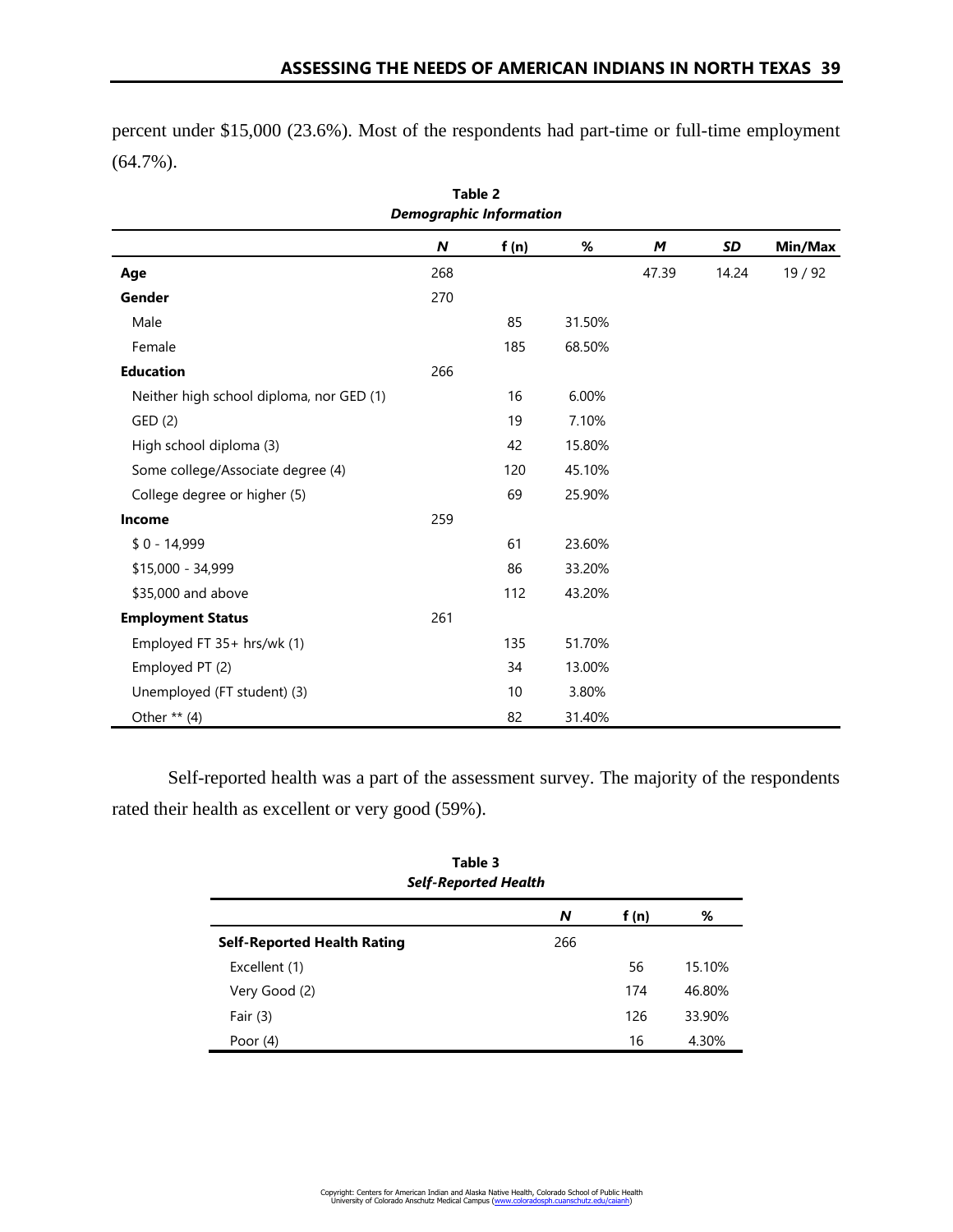In the area of mental health and substance abuse, adult substance abuse treatment was the greatest need ( $M = 3.45$ ), followed by adult mental health treatment ( $M = 3.44$ ). Youth substance abuse treatment ( $M = 3.39$ ) and youth mental health services ( $M = 3.36$ ) were also seen as important needs.

| Table 4<br><b>Mental Health/Substance Abuse</b> |               |                |                            |                            |      |           |  |
|-------------------------------------------------|---------------|----------------|----------------------------|----------------------------|------|-----------|--|
| <b>Mental Health/Substance Abuse</b>            | No need:<br>% | Low<br>need: % | <b>Moderate</b><br>need: % | <b>Critical</b><br>need: % | м    | <b>SD</b> |  |
| YOUTH Mental Health Services                    | 6.5%          | 7.2%           | 30.0%                      | 56.3%                      | 3.36 | 0.88      |  |
| <b>ADULT Mental Health Services</b>             | 4.5%          | 5.3%           | 32.3%                      | 57.9%                      | 3.44 | 0.79      |  |
| YOUTH SA Treatment                              | 8.3%          | 6.8%           | 22.3%                      | 62.5%                      | 3.39 | 0.94      |  |
| <b>ADULT SA Treatment</b>                       | 6.4%          | 5.7%           | 24.9%                      | 63.0%                      | 3.45 | 0.86      |  |
| YOUTH Sober Living Alt. Housing                 | 6.8%          | 12.9%          | 33.8%                      | 46.4%                      | 3.20 | 0.91      |  |
| ADULT Sober Living Alt. Housing                 | 6.1%          | 10.2%          | 31.1%                      | 52.7%                      | 3.30 | 0.88      |  |

The social service areas were divided into social service 1, representing AI/AN-specific type services, and social service 2, representing tangible needs. In the social service 1 grouping, after-school programs for AI/AN children and youth was found to be the greatest need (*M* = 3.39), followed by AI/AN-specific childcare ( $M = 3.32$ ). Domestic violence shelters specific to AI/AN women was also seen as a critical need (*M* = 3.31).

In the social service 2 category, employment was ranked as highest need  $(M = 3.55)$ , followed by affordable housing  $(M = 3.5)$ . Financial assistance was also a stated need for both rental assistance ( $M = 3.43$ ) and food assistance ( $M = 3.45$ ).

In addition to social services, there were two questions on cultural activities. Availability of cultural activities (*M=*3.36) was rated most highly.

| гаріе э<br><b>Social Services and Cultural Activities</b> |               |                |                            |                     |      |      |  |  |
|-----------------------------------------------------------|---------------|----------------|----------------------------|---------------------|------|------|--|--|
|                                                           | No need:<br>% | Low<br>need: % | <b>Moderate</b><br>need: % | Critical<br>need: % | M    | SD   |  |  |
| <b>Social Service 1</b>                                   |               |                |                            |                     |      |      |  |  |
| Domestic violence Shelter                                 | 6.1%          | 11.8%          | 27.0%                      | 55.1%               | 3.31 | 0.90 |  |  |
| Child Care                                                | 6.4%          | 8.3%           | 31.7%                      | 53.6%               | 3.32 | 0.88 |  |  |
| After School Prog. for Child/Youth                        | 4.1%          | 9.4%           | 29.7%                      | 56.8%               | 3.39 | 0.82 |  |  |
| <b>Parenting Classes</b>                                  | 5.6%          | 13.5%          | 30.8%                      | 50.0%               | 3.25 | 0.89 |  |  |

**Table 5**

*continued on next page*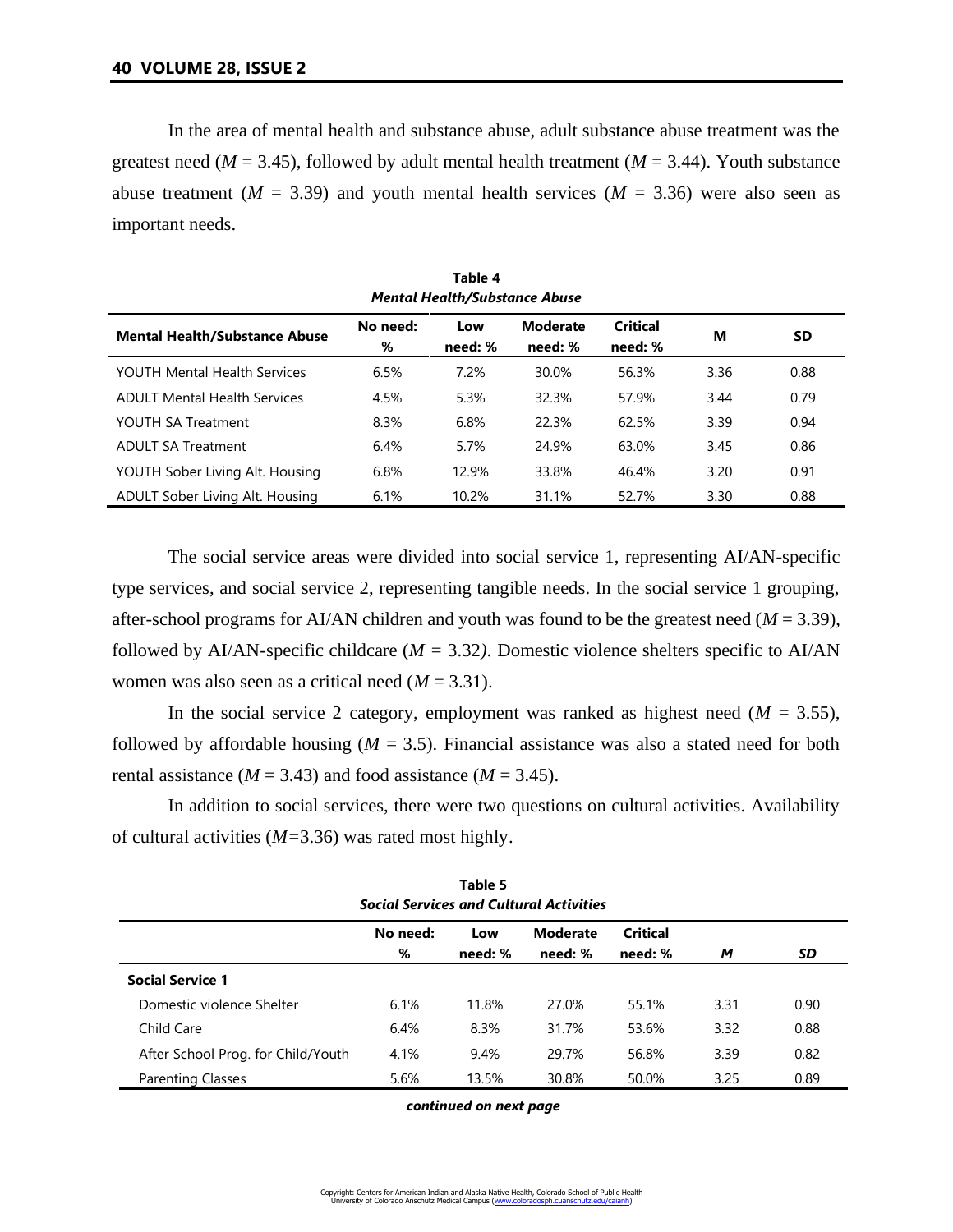| <b>Social Services and Cultural Activities</b> |          |         |                 |                 |      |      |
|------------------------------------------------|----------|---------|-----------------|-----------------|------|------|
|                                                | No need: | Low     | <b>Moderate</b> | <b>Critical</b> |      |      |
|                                                | %        | need: % | need: %         | need: %         | М    | SD   |
| <b>Social Service 2</b>                        |          |         |                 |                 |      |      |
| Employment                                     | 3.4%     | 6.3%    | 22.0%           | 68.3%           | 3.55 | 0.76 |
| Transportation                                 | 4.5%     | 8.3%    | 35.0%           | 52.3%           | 3.35 | 0.82 |
| Affordable Housing                             | 3.8%     | 6.8%    | 25.6%           | 63.9%           | 3.50 | 0.78 |
| <b>Rent Assistance</b>                         | 3.7%     | $6.7\%$ | 32.6%           | 56.9%           | 3.43 | 0.78 |
| Food Assistance                                | 3.0%     | 6.4%    | 33.3%           | 57.3%           | 3.45 | 0.75 |
| <b>Cultural Activities</b>                     |          |         |                 |                 |      |      |
| Availability to rec. activities                | 3.0%     | 16.3%   | 38.3%           | 42.4%           | 3.20 | 0.82 |
| Availability to cultural events                | 3.4%     | 12.8%   | 27.9%           | 55.8%           | 3.36 | 0.83 |

**Table 5 Continued**

The needs assessment also included some access to health and medical care questions. Access to health insurance ( $M = 3.63$ ), medications ( $M = 3.58$ ), and eye care ( $M = 3.58$ ) were ranked as critical need areas. Specialized medical care was also ranked high (*M* = 3.54), as was access to eye glasses  $(M = 3.54)$ .

| <b>Health Care</b>                  |          |         |                 |                 |      |      |
|-------------------------------------|----------|---------|-----------------|-----------------|------|------|
|                                     | No need: | Low     | <b>Moderate</b> | <b>Critical</b> |      |      |
| <b>Health Care</b>                  | %        | need: % | need: %         | need: %         | М    | SD   |
| Access Specialist – Medical reasons | 2.3%     | 7.1%    | 24.8%           | 65.8%           | 3.54 | 0.73 |
| Access to Eye Care                  | 1.5%     | 5.2%    | 26.6%           | 66.7%           | 3.58 | 0.66 |
| Access to Eye Glasses               | 1.9%     | 6.4%    | 25.5%           | 66.3%           | 3.56 | 0.70 |
| Access to Medications               | 1.9%     | 5.2%    | 25.9%           | 67.0%           | 3.58 | 0.68 |
| Access to Birth Control             | 6.3%     | 8.2%    | 23.9%           | 61.6%           | 3.41 | 0.89 |
| Access to Health Insurance          | 2.6%     | 5.6%    | 18.4%           | 73.4%           | 3.63 | 0.71 |

**Table 6**

# **DISCUSSION**

Our study responded to a lack of prior needs assessments conducted in the urban AI community in North Texas. However, a review of the literature reveals that this lack of data is indicative of a broader paucity of urban AI/AN needs assessments. Recent studies conducted in Chicago, IL and Tulsa, OK provide a basis for comparison based on demographics, proximity to tribal communities, and state and regional context, but more work is needed (Johnson et al., 2010; West et al., 2012). The broader scholarship on AI/AN health and social services also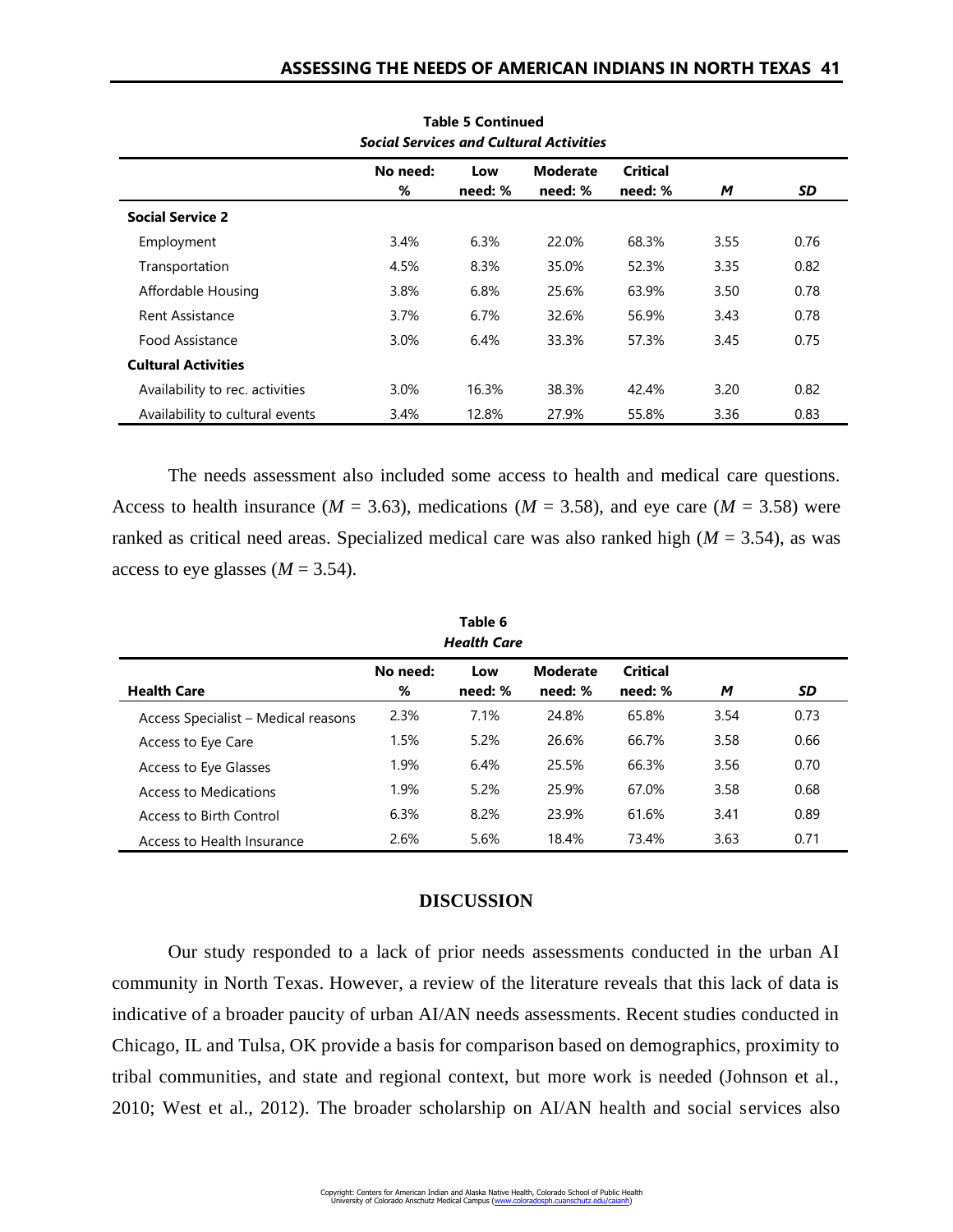provides a context in which to situate the perceived needs of urban AI/AN communities like the one in the Dallas-Fort Worth area. Key themes emerging in the current literature include: Health Needs (especially substance abuse and diabetes), Cultural Competency, Social Service Needs and Community Awareness, and Cultural Programming. These themes in the scholarly literature were reflected in focus groups conducted to develop the needs assessment survey tool and provide context for considering the implications of the results of our study.

Overall, the results suggest that the urban AI community in the Dallas-Fort Worth area has similarities to other urban AI/AN populations. For example, the study found that there was a critical need for mental health and substance abuse treatment programs, childcare, domestic violence shelters, and employment assistance. These findings fit with studies of urban AI/AN communities elsewhere discussed in the literature. Yet, the needs assessment also suggested certain needs shaped by the local and state context that warrant further discussion and point to the need to further research the unique circumstances of urban AI/AN communities around the country. The broader implications of our findings for key themes in the scholarly literature are discussed below.

# **Health Needs**

The physical and psychological needs of AI/AN community members and how these relate to their overall health is a key theme in the existing literature. Substance abuse treatment and prevention has been identified as a major need especially among AI/AN youth (Dickerson & Johnson, 2011; Johnson et al., 2010; Lowe et al., 2016). Cultural interventions that utilize traditional healing practices combined with evidence-based treatments have been found to be effective treatment approaches to help treat substance abuse and address this need in AI/AN communities (Dickerson & Johnson, 2011; Lowe et al., 2016). Diabetes prevention and treatment have also been found to be a major need in these communities (Johnson et al., 2010; Parker et al., 2011). Community members believe diabetes prevention can be addressed by allowing elders, tribal leaders, and everyday people to educate the youth and the community about diabetes and diabetes treatment (Parker et al., 2011). However, community members might encounter barriers that prevent them from attaining behavioral change, such as conflicting priorities (e.g., difficulty in scheduling appointments because of school, work, and home demands), lack of support (e.g., lack of childcare to attend educational programs), or the cost and availability of healthy foods that might prevent them from improving their diets (Parker et al., 2011). When addressing health needs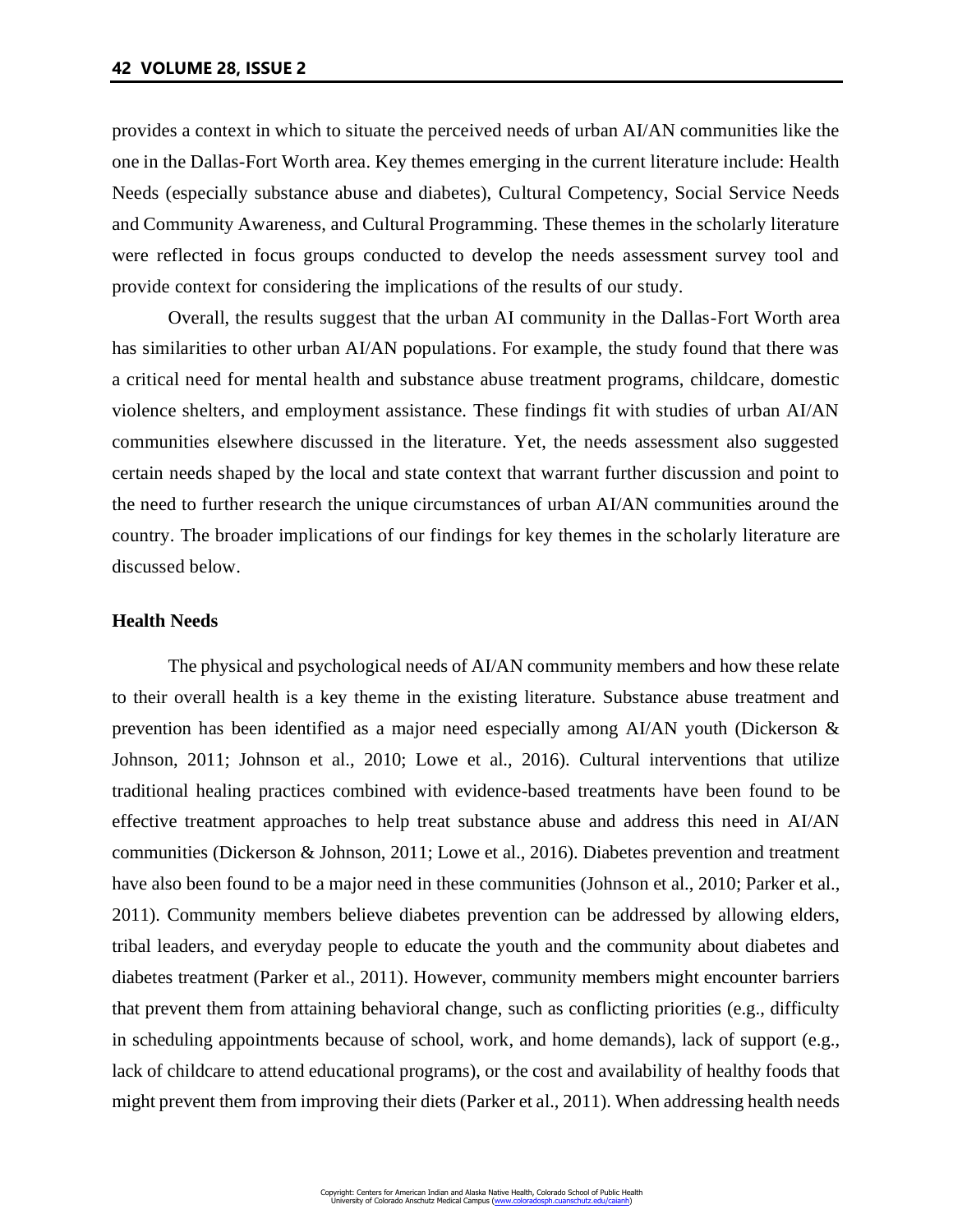in AI/AN communities, health professionals must be aware of the challenges created by a lack of cultural awareness because these may influence community members from bringing about the desired change.

The fact that only 59% of AI/AN respondents in our study rated their health as good or excellent suggests that health disparities evident in other AI/AN populations are also reflected in North Texas. Yet other reported health care needs may reflect the unique concerns of urban AI/AN communities, and more specifically, the urban AI population in the Dallas-Fort Worth area. While more data on other urban AI/AN communities is needed to make direct comparisons, it is striking that the health care area rated as the most critical need by our respondents was access to health insurance. This was not the case, for example, in a recent study in Tulsa, OK (Johnson et al., 2010). This issue is likely exacerbated by two characteristics of the location of this urban AI population. First, as of 2016, Texas had both the highest total number and highest percentage of residents who are uninsured, in part because Texas elected not to expand its population eligible for Medicaid after the implementation of the Affordable Care Act in 2010. States that did elect to expand coverage have seen the largest drop in their uninsured population according to census data (Buettgens et al, 2018). Secondly, while members of federally recognized tribes may obtain health care without private insurance at Indian Health Service, Tribal, or Urban Indian Health Program facilities, such facilities are underfunded and limited in the services they offer, and there is only one such facility in the Dallas-Fort Worth area, the UITCT (IHS, n.d.b). Three other tribal health facilities in Texas serving members of federally recognized tribes are significantly distant from Dallas: Alabama-Coushatta Health Center (approximately 3.5-hour drive), Eagle Pass Kickapoo Health Center (approximately 7 hours), and Ysleta Del Sur Pueblo Health Station (approximately 9 hours).

The combination of limited access to health insurance and limited AI/AN-specific health care services in Texas may help to explain other health care access issues rated as especially critical areas of need: Access to Medications, Access to Specialists, and Access to Eye Care. In focus groups sessions, community members noted that they often travel to tribal facilities in Oklahoma to receive such care. A recent arrangement made between UITCT and Choctaw Nation facilities in Durant, OK may facilitate access to specialized care, yet this still requires travel of three hours or more roundtrip (UITCT, 2018).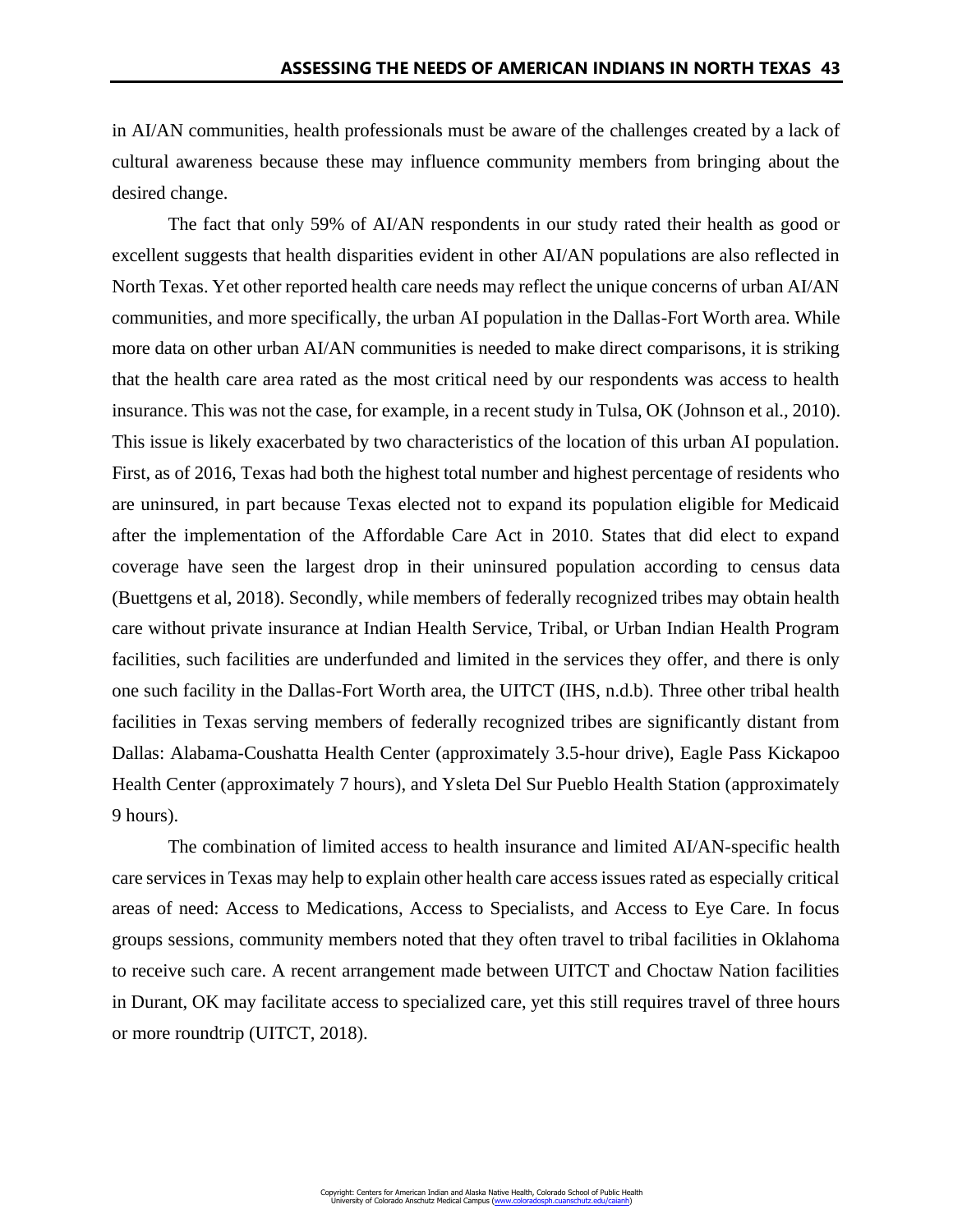#### **Social Service Needs/Community Awareness**

Our findings support existing research that shows that while AI/AN communities vary significantly from each other, as a whole unemployment, substance abuse, mental health concerns, and violence against women, including domestic violence, remain significant concerns across the larger AI/AN population. At times, it is not a lack of services to address these needs that is a challenge for the AI/AN community, but rather a lack of awareness about the services that are offered (Dennis & Momper, 2016). Suggestions have been made about how this can come about; some suggest that health information be disseminated through the stories and teachings of elders and tribal leaders who are considered the most respected and honored members of AI/AN communities (Parker et al., 2011). Others have proposed the use of printed material, television, and culturally appropriate media (e.g., *Chickasaw Times*) to reach the community and make them aware of these services (Parker et al., 2011). Other important factors to consider in the marketing of services is the location and hours of operation of service providers. Conflicting schedules and lack of transportation have been listed as some of the challenges associated with seeking out services (Dennis & Momper, 2016; Parker et al., 2011). Communities have identified a need for weekend/evening hours, family programs, and/or easily accessible locations (Dennis & Momper, 2016; Parker et al., 2011). Optimal locations could be "community places, Chickasaw Nation program sites, and programs in schools for children" (Parker et al., p.59). These findings from prior studies show that it is not enough to offer needed services; the community must be made aware that these services exist and must make efforts to improve access to them.

While our results largely support findings in the literature, characteristics of the Dallas-Fort Worth metropolitan area nonetheless are evident. For example, while employment opportunities were rated the most critical social service need for the AI/AN community, affordable housing ranked second. This is unsurprising given the significant rise in rent and home sales prices in North Texas in recent years. A 2017 study found Dallas-Fort Worth to be ranked #5 (tied with two California metro areas) on a list of Metropolitan areas with the lowest availability of affordable rental homes (Aurand et al., 2017). Home sale prices suggest that home ownership is similarly out of reach for many, as sales prices between 2014 and 2017 rose by 33% (Dickson, 2018).

Similarly, the fact that culturally specific after school programming for children and youth was identified as an area of moderate or critical need by respondents may be influenced by the nature of this metro area. While two school districts in Dallas and Fort Worth have programs for AI students, the dispersal of the AI/AN population across these major cities and suburbs may limit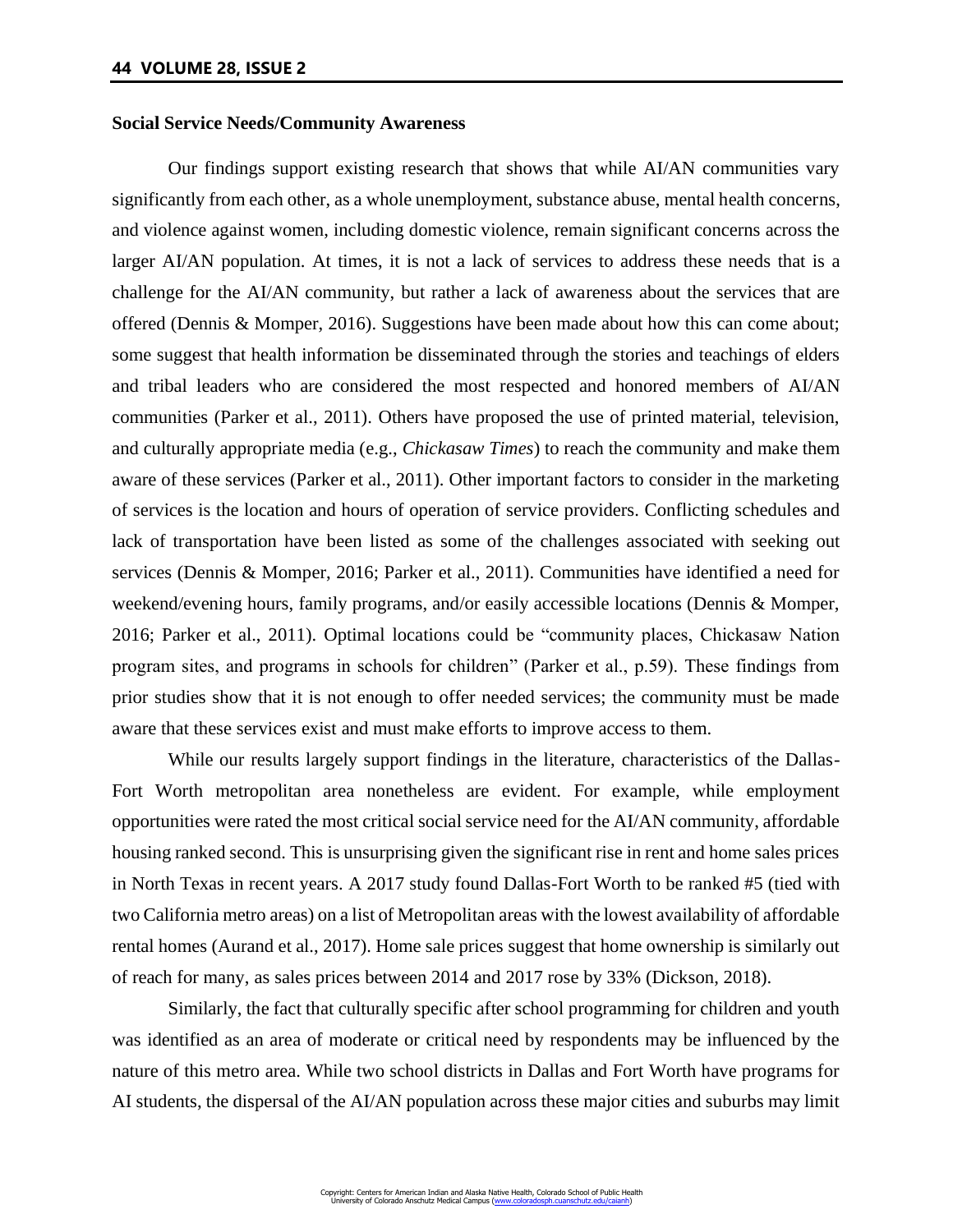access to AI/AN-specific school programming and counseling (Dallas Independent School District, 2019; Fort Worth Independent School District, 2019). At focus groups, several community members were particularly concerned about the lack of guidance counseling for AI students about resources specific to these students for funding college education.

### **Social Service Needs/Community Awareness**

Our findings support existing research that shows that while AI/AN communities vary significantly from each other, as a whole unemployment, substance abuse, mental health concerns, and violence against women, including domestic violence, remain significant concerns across the larger AI/AN population. At times, it is not a lack of services to address these needs that is a challenge for the AI/AN community, but rather a lack of awareness about the services that are offered (Dennis & Momper, 2016). Suggestions have been made about how this can come about; some suggest that health information be disseminated through the stories and teachings of elders and tribal leaders who are considered the most respected and honored members of AI/AN communities (Parker et al., 2011). Others have proposed the use of printed material, television, and culturally appropriate media (e.g., *Chickasaw Times*) to reach the community and make them aware of these services (Parker et al., 2011). Other important factors to consider in the marketing of services is the location and hours of operation of service providers. Conflicting schedules and lack of transportation have been listed as some of the challenges associated with seeking out services (Dennis & Momper, 2016; Parker et al., 2011). Communities have identified a need for weekend/evening hours, family programs, and/or easily accessible locations (Dennis & Momper, 2016; Parker et al., 2011). Optimal locations could be "community places, Chickasaw Nation program sites, and programs in schools for children" (Parker et al., p.59). These findings from prior studies show that it is not enough to offer needed services; the community must be made aware that these services exist and must make efforts to improve access to them.

While our results largely support findings in the literature, characteristics of the Dallas-Fort Worth metropolitan area nonetheless are evident. For example, while employment opportunities were rated the most critical social service need for the AI/AN community, affordable housing ranked second. This is unsurprising given the significant rise in rent and home sales prices in North Texas in recent years. A 2017 study found Dallas-Fort Worth to be ranked #5 (tied with two California metro areas) on a list of Metropolitan areas with the lowest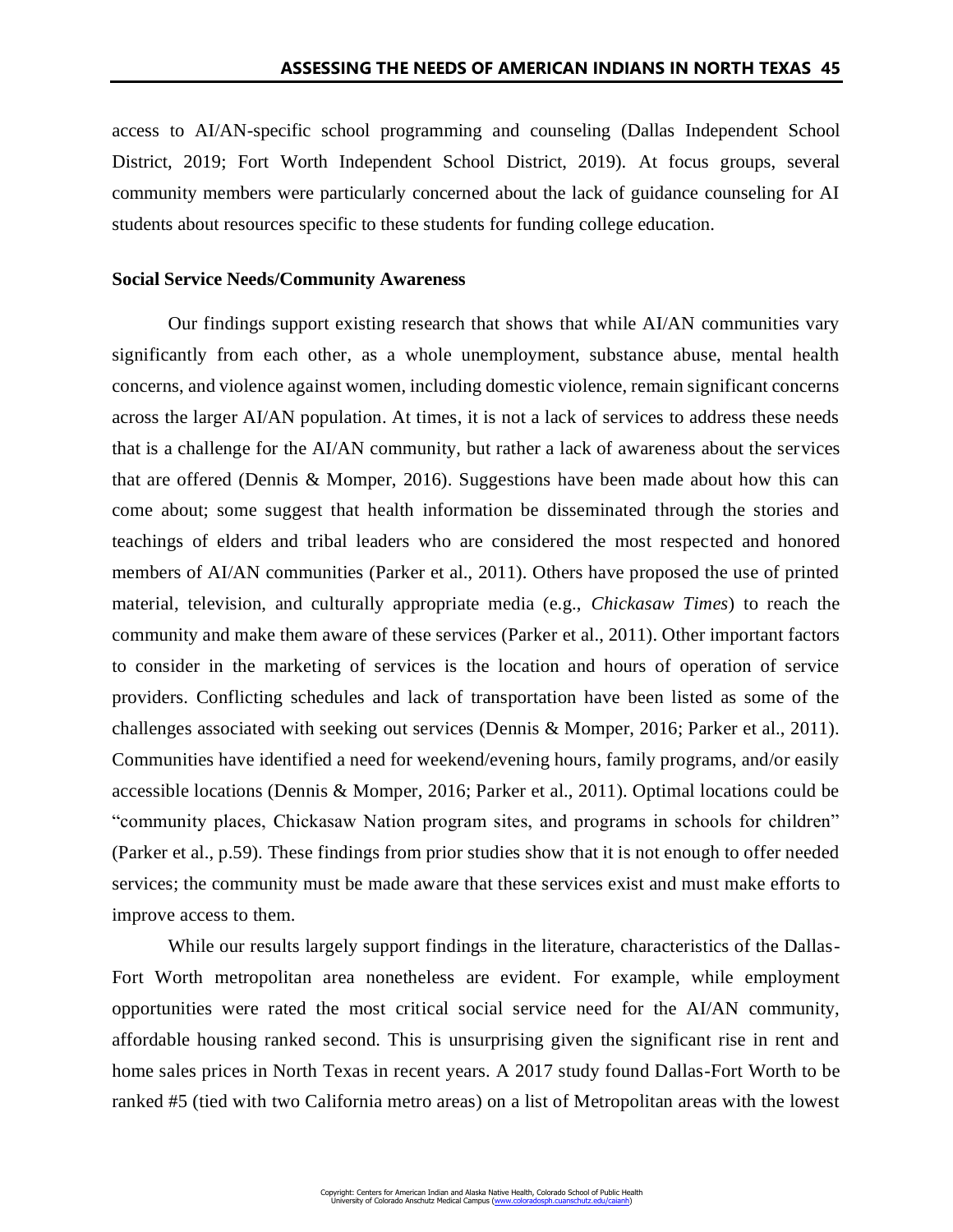availability of affordable rental homes (Aurand et al., 2017). Home sale prices suggest that home ownership is similarly out of reach for many, as sales prices between 2014 and 2017 rose by 33% (Dickson, 2018).

Similarly, the fact that culturally specific after school programming for children and youth was identified as an area of moderate or critical need by respondents may be influenced by the nature of this metro area. While two school districts in Dallas and Fort Worth have programs for AI students, the dispersal of the AI/AN population across these major cities and suburbs may limit access to AI/AN-specific school programming and counseling (Dallas Independent School District, 2019; Fort Worth Independent School District, 2019). At focus groups, several community members were particularly concerned about the lack of guidance counseling for AI students about resources specific to these students for funding college education.

#### **Cultural Programming**

Compared to many of the social service and health needs assessed, availability of AI/AN cultural activities was ranked as a less critical need in our study. This is somewhat surprising, given that past studies have indicated significant community concerns about AI/AN youth's diminishing interest in engaging in traditional activities and cultural practices (Johnson et al., 2011). Members of the AI/AN community experience great pride from their tribal identity, and they want to make sure this is reinforced with AI/AN youth (Basto et al., 2012). AI/AN youth are sometimes raised by adoptive or foster parents who are not from the same culture and cannot appropriately teach and explain AI traditions and cultural values (Dennis & Momper, 2016). Therefore, the literature demonstrates a need for "cultural programming," where youth can engage in cultural activities and learn about their tribal culture and traditions (Dickerson & Johnson, 2011; Johnson et al., 2011). AI/AN people's fears that their youth may be losing their cultural pride are an important need that must be addressed, so that their cultures can be preserved and do not disappear as a result of historical oppression and discrimination. In sum, there is a protective factor for youth in cultural programming revealed in the current literature.

Our results suggest that AI/AN cultural activities are perceived as a less critical need in North Texas. This may in part be related to the existing vibrancy of events organized by community leaders, including American Indian Heritage Day, two major Powwows, a crafts fair, radio programming, active American Indian Students Associations at area universities including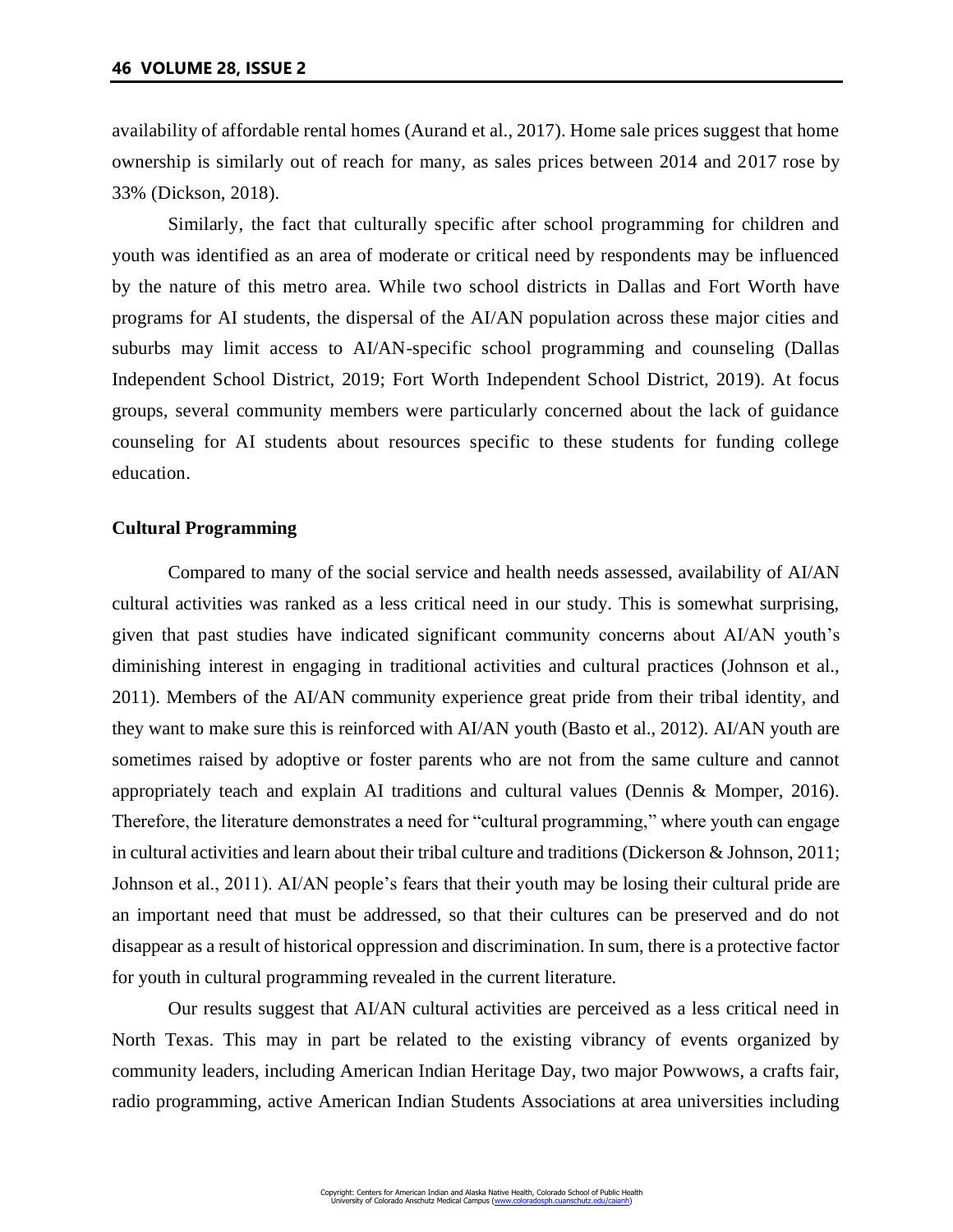Texas Christian University and UT-Arlington, and religious organizations (Native American Student Association, n.d.; Schrader, 2015). The availability of such cultural offerings in part reflects the distance of the Dallas area from reservation communities. Because there was not existing readily accessible cultural programming within the metropolitan area, urban AI leaders established their own events and organizations to provide access locally.

### **Transportation Challenges**

A final theme identified in the scholarly literature and evaluated in our needs assessment survey is the issue of transportation. Transportation has been identified as a major need in AI/AN communities (Dennis & Momper, 2016; Johnson et al., 2010; Parker et al., 2011). Lack of public or reliable transportation has made it difficult for individuals to attend appointments and seek services (Dennis & Momper, 2016), especially because a large percentage of AI/ANs experience poverty, unemployment, and earn less than \$20,000 a year, which limits their ability to pay for things like gas and car repairs (Johnson et al., 2010). A more central location for agencies providing AI/AN-specific services or multiple locations may be one way to help address this need (Dennis & Momper, 2016). If improved transportation is not possible, extended or evening hours might help reduce some of the challenges associated with transportation, mainly challenges associated with travel time (Dennis & Momper, 2016; Parker et al., 2011). Interventions aimed at addressing the transportation need in AI communities must explore the possibilities of implementing better public transportation or selecting locations where travel (if any) will be minimal.

Somewhat surprisingly, transportation was not rated as highly as some other areas as a critical need facing the AI/AN community in North Texas. Some communities in the Dallas-Fort Worth metropolitan area lack public transportation entirely, which raises questions about why respondents would not have rated this as a more critical area of need (Limón, 2019). This may in part reflect certain limitations of our study, as community leaders and more affluent community members may have been overrepresented in the sample of respondents. Yet it may also reflect the efforts of the Urban Intertribal Center and tribal partners, such as the Choctaw Nation of Oklahoma, to ensure that community members have transportation options to access specialized health care in particular (UITCT, 2018).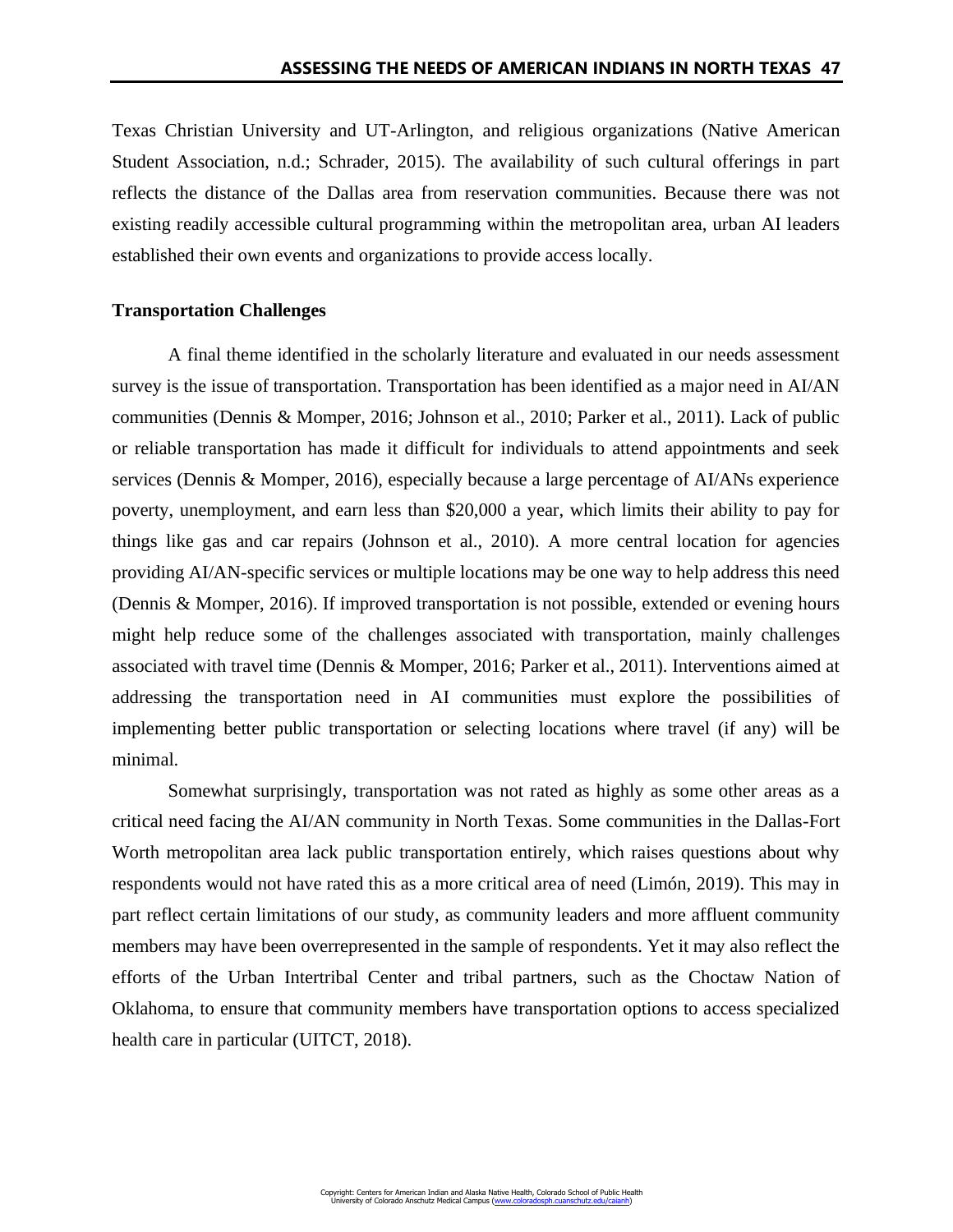#### **CONCLUSION**

A major change effort requires strong and trusting relationships—within the organization and with external partners. When there has been a challenging history between people or organizations, only time and demonstrating a different behavior will rebuild the trust. This cannot be rushed. This project demonstrated a process enabling the building of a trusting relationship among a university, urban inter-tribal center, and community.

The community-based participatory research design proved to be successful in the development and implementation of a culturally appropriate needs assessment. Involvement of multiple stakeholders led to a robust discussion of the AI/AN mental health, health, substance abuse, and other needs in an urban environment. Participants were engaged at every stage of the research process, which directed community engagement resulting in a successful project. It will be important for other urban communities to replicate this process to build on culturally relevant knowledge gained.

Overall, this research points to the need for further study of the needs of urban AI/AN communities in other metropolitan contexts. A growing body of research indicates that AI/AN populations demonstrate some similar challenges related to health and social services needs due to shared histories of colonization and misguided or underfunded government programs, among other factors. Yet, it remains true that AI/AN communities nonetheless are each distinctive and face unique challenges and opportunities within the local, state, and regional contexts in which they reside. The reported needs of the AI community in North Texas are illustrative, as the areas of most critical need reflect challenges facing the Dallas-Fort Worth metro area and the state of Texas at large.

# **REFERENCES**

- Aurand, A., Emmanuel, D., Yentel, D., & Errico, E. (2017). *The Gap: A shortage of affordable homes.* National Low Income Housing Coalition. [https://nlihc.org/sites/default/files/Gap-](https://nlihc.org/sites/default/files/Gap-Report_2017_interactive.pdf)[Report\\_2017\\_interactive.pdf](https://nlihc.org/sites/default/files/Gap-Report_2017_interactive.pdf)
- Basto, E., Warson, E., & Barbour, S. (2012). Exploring American Indian adolescents' needs through a community-driven study. *The Arts in Psychotherapy*, 39(2), 134-142. <https://doi.org/10.1016/j.aip.2012.02.006>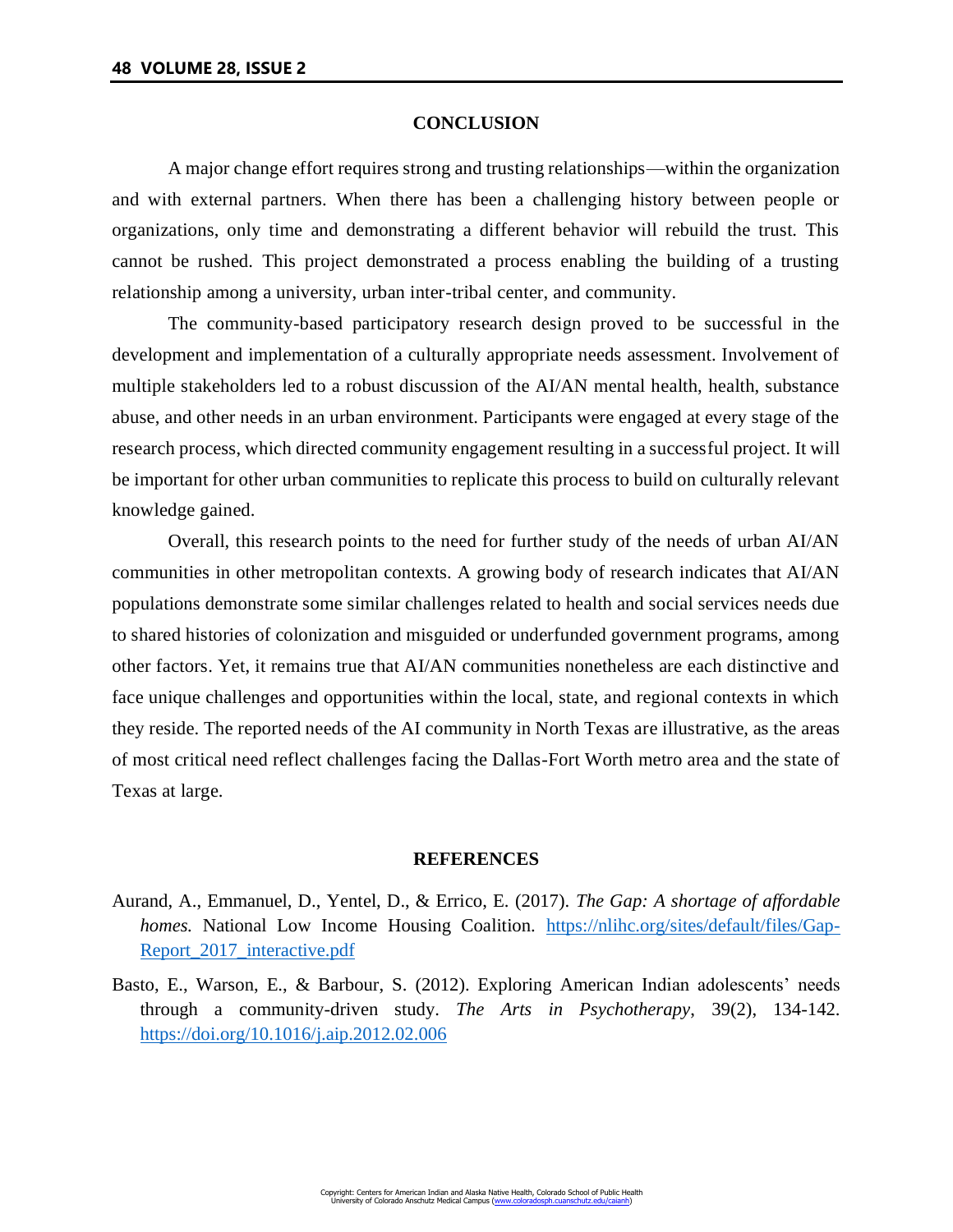- Britten, T. A. (2017). Urban American Indian centers in the late 1960s-1970s: An examination of their function and purpose. *Indigenous Policy Journal, 27*(3), 1-18. [http://www.indigenous](http://www.indigenouspolicy.org/index.php/ipj/article/view/301) [policy.org/index.php/ipj/article/view/301](http://www.indigenouspolicy.org/index.php/ipj/article/view/301)
- Buettgens, M., Blumberg, L. J., & Pan, C. (2018). *The uninsured in Texas: Statewide and local area views.* Urban Institute*.* [https://www.urban.org/sites/default/files/publication/99498/](https://www.urban.org/sites/default/files/publication/99498/uninsured_in_texas_2.pdf) [uninsured\\_in\\_texas\\_2.pdf](https://www.urban.org/sites/default/files/publication/99498/uninsured_in_texas_2.pdf)
- Brave Heart, M., & DeBruyn, L. (1998). The American Indian holocaust: Healing historical unresolved grief. *American Indian and Alaska Native Mental Health Research*, *8*(2), 60-78. <https://doi:10.5820/aian.0802.1998.60>
- Dallas Independent School District. (2019). *American Indian Education Program*. <https://www.dallasisd.org/Page/22033>
- Dennis, M. K., & Momper, S. L. (2016). An urban American Indian health clinic's response to a community needs assessment. *American Indian and Alaska Native Mental Health Research*, *23*(5), 15–33.<https://doi.org/10.5820/aian.2305.2016.15>
- Dickerson, D. L., & Johnson, C. L. (2011). Design of a behavioral health program for urban American Indian/Alaska Native youths: A community informed approach. *Journal of Psychoactive Drugs*, *43*(4), 337–342.<https://doi.org/10.1080/02791072.2011.629152>
- Dickson, Gordon. (2018, January 14). Is buying a home in Dallas-Fort Worth still a good investment. *Fort Worth Star-Telegram*. [https://www.star-telegram.com/news/business/](https://www.star-telegram.com/news/business/growth/article192938229.html) [growth/article192938229.html](https://www.star-telegram.com/news/business/growth/article192938229.html)
- Evans-Campbell, T. (2008). Historical trauma in American Indian/Native Alaska communities: A Multilevel framework for exploring impacts on individuals, families, and communities. *Journal of Interpersonal Violence*, 23(3), 316-338.<https://doi:10.1177/0886260507312290>
- Fixico, D. L. (1986). *Termination and relocation: Federal Indian Policy, 1945-1960.* Albuquerque, NM: University of New Mexico Press.
- Fort Worth Independent School District. (2019). *American Indian Education Program*. <https://www.fwisd.org/Page/8066#calendar30445/20190402/month>
- Indian Health Service (IHS). (n.d.a). *Frequently asked questions*. [https://www.ihs.gov/forpatients/](https://www.ihs.gov/forpatients/faq/#q7)  $faq/\ddagger q7$
- Indian Health Service (IHS). (n.d.b). *Find health care*.<https://www.ihs.gov/findhealthcare/>
- Johnson, C. V., Bartgis, J., Worley, J. A., Hellman, C. M., & Burkhart, R. (2010). Urban Indian voices: A community-based participatory research health and needs assessment. *American Indian and Alaska Native Mental Health Research, 17*(1), 49-70. [https://doi.org/10.5820/](https://doi.org/10.5820/aian.1701.2010.49) [aian.1701.2010.49](https://doi.org/10.5820/aian.1701.2010.49)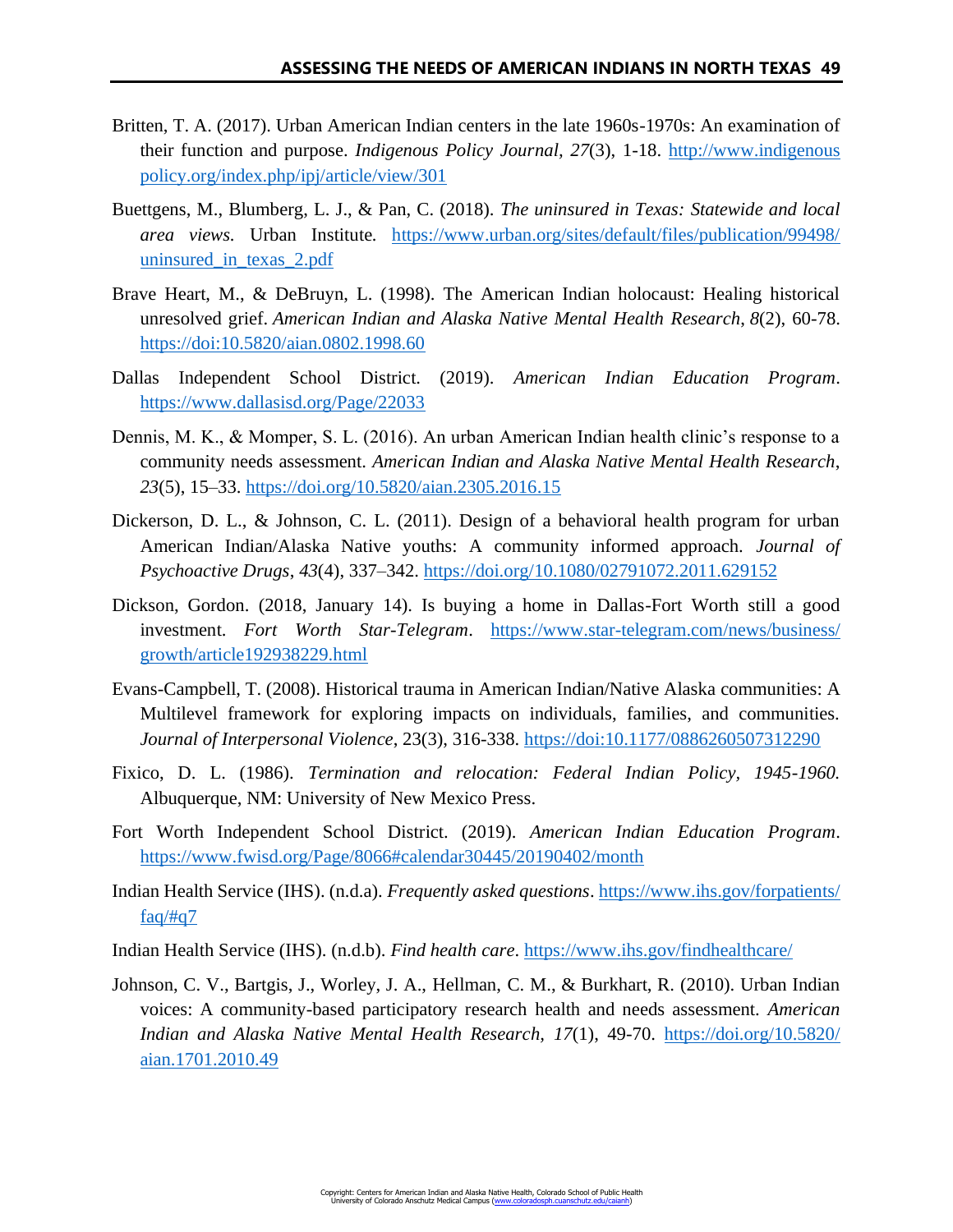- Limón, Elvia. (2019, February 22). Arlington doesn't have a public mass transit system, so how do you get around? *The Dallas Morning News*. [https://www.dallasnews.com/news/curious](https://www.dallasnews.com/news/curious-texas/2019/02/22/arlington-doesn-t-have-a-public-mass-transit-system-so-how-do-you-get-around-curious-texas-investigates/)[texas/2019/02/22/arlington-doesn-t-have-a-public-mass-transit-system-so-how-do-you-get](https://www.dallasnews.com/news/curious-texas/2019/02/22/arlington-doesn-t-have-a-public-mass-transit-system-so-how-do-you-get-around-curious-texas-investigates/)[around-curious-texas-investigates/](https://www.dallasnews.com/news/curious-texas/2019/02/22/arlington-doesn-t-have-a-public-mass-transit-system-so-how-do-you-get-around-curious-texas-investigates/)
- Lowe, J., Liang, H., Henson, J., & Riggs, C. (2016). Preventing substance use among Native American early adolescents. *Journal of Community Psychology*, *44*(8), 997–1010. <https://doi.org/10.1002/jcop.21823>
- Native American Student Association. (n.d.). *Home page.* [http://www.uta.edu/studentorgs/](http://www.uta.edu/studentorgs/nasa_aises/) [nasa\\_aises](http://www.uta.edu/studentorgs/nasa_aises/)
- Norris, T., Vines, P. L., & Hoeffel, E. M. (2012). The American Indian and Alaska Native population: 2010. *U.S. Census Bureau*. [http://www.census.gov/prod/cen2010/briefs/c2010br-](http://www.census.gov/prod/cen2010/briefs/c2010br-10.pdf)[10.pdf](http://www.census.gov/prod/cen2010/briefs/c2010br-10.pdf)
- Office of Urban Indian Health Programs. (n.d.a). *About Us*.<https://www.ihs.gov/urban/aboutus/>
- Office of Urban Indian Health Programs. (n.d.b). *National Programs*[. https://www.ihs.gov/urban/](https://www.ihs.gov/urban/nationalprograms/#TEXAS)/) [nationalprograms/#TEXAS\)/](https://www.ihs.gov/urban/nationalprograms/#TEXAS)/)
- Parker, S., Hunter, T., Briley, C., Miracle, S., Hermann, J., Van Delinder, J., & Standridge, J. (2011). Formative assessment using social marketing principles to identify health and nutrition perspectives of Native American women living within the Chickasaw Nation boundaries in Oklahoma. *Journal of Nutrition Education and Behavior*, *43*(1), 55–62. [https://doi.org/](https://doi.org/10.1016/j.jneb.2010.07.002) [10.1016/j.jneb.2010.07.002](https://doi.org/10.1016/j.jneb.2010.07.002)
- Schrader, A. (2015, September 26). "A survival story": American Indians celebrate their history at Grand Prairie event. *Dallas News*. [https://www.dallasnews.com/news/news/2015/09/26/a](https://www.dallasnews.com/news/news/2015/09/26/a-survival-story-american-indians-celebrate-their-history-at-grand-prairie-event)[survival-story-american-indians-celebrate-their-history-at-grand-prairie-event](https://www.dallasnews.com/news/news/2015/09/26/a-survival-story-american-indians-celebrate-their-history-at-grand-prairie-event)
- Smith, F. T. (2006). *From dominance to disappearance: The Indians of Texas and the near Southwest, 1786-1859.* Lincoln, NE: University of Nebraska Press.
- Trombino, C. (2005). Changing the borders of the federal trust obligation: The urban Indian health care crisis. *New York University Journal of Legislation and Public Policy*, *8*(1-2), 129.
- Urban Inter-Tribal Center of Texas (UITCT). (2017). *Mission & history.* [https://uitct.org/mission](https://uitct.org/mission-history/)[history/](https://uitct.org/mission-history/)
- Urban Inter-Tribal Center of Texas (UITCT). (2018, June 15), UITCT and Choctaw Nation of Oklahoma are working together for your health. [https://www.facebook.com/UITCT/photos/](https://www.facebook.com/UITCT/photos/a.103326859779408/1514718198640260/?type=3&theater) [a.103326859779408/1514718198640260/?type=3&theater](https://www.facebook.com/UITCT/photos/a.103326859779408/1514718198640260/?type=3&theater)
- West, A. E., Williams, E., Suzukovich, E., Strangeman, K., & Novins, D. (2012). A mental health needs assessment of urban American Indian youth and families. *American Journal of Community Psychology*, *49*(3-4), 441-453.<https://doi.org/10.1007/s10464-011-9474-6>